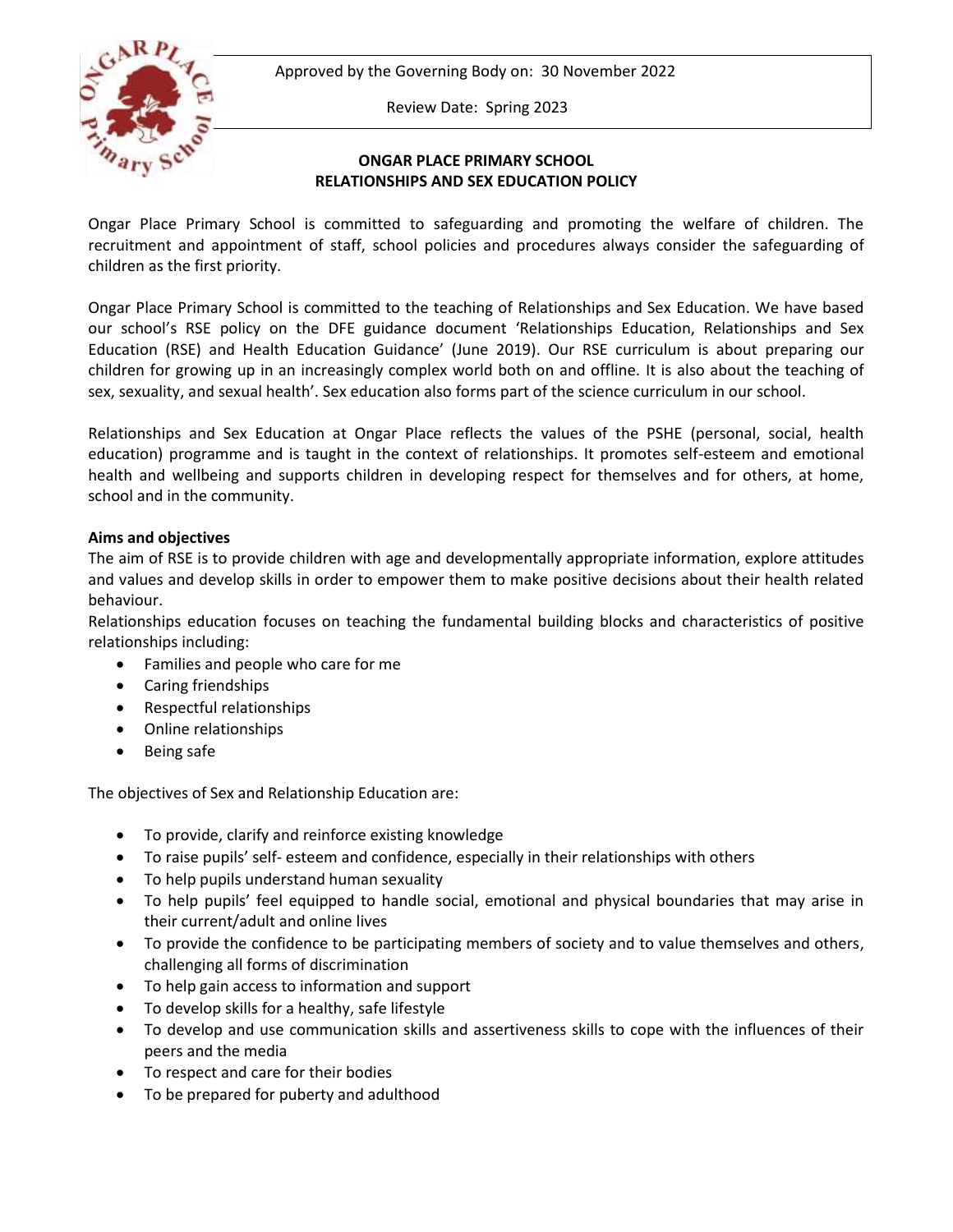## **Context**

We teach RSE in the context of the school's aims and values. While relationships education in our school means that we give children information about sexual behaviour, we do this with an awareness of the moral code and values which underpins all our work in school. We teach the children key building blocks of healthy, respectful relationships focusing on family and friendships in all context, including online. In particular, we teach RSE in the belief that:

- Relationships education should be taught in the context of marriage, and stable positive relationships
- Relationships education is part of a wider social, personal, spiritual and moral education process
- Children should be taught to have respect for their own bodies
- Children should learn about their responsibilities to others, and be aware of the consequences of sexual activity
- It is important to build positive relationships with others, involving trust and respect
- Children need to learn the importance of self-control

## **Relationships and Sex Education will:**

- be developmental and be appropriate to the age and maturity of the child. Common starting levels cannot be assumed
- put forward factual knowledge and encourage the exploration of facts
- examine opinions and concepts and encourage discussion
- encourage awareness, respect and responsibility for oneself and others
- promote the use of clear and appropriate vocabulary and distinguish between fact and opinion

## **The Organisation of Relationships and Sex Education**

RSE is delivered primarily through the PSHE Curriculum but is also addressed through Science, RE, English activities and Circle Time.

A range of teaching methods which involve children's full participation are used to teach RSE. These include use of video, discussion, looking at case studies, drama and role plays.

RSE is usually delivered in mixed gender groups however; there may be occasions where single gender groups are more appropriate and relevant.

#### **The teaching programme for Relationships and Sex Education linked to other areas of the curriculum.**

#### **Foundation Stage**

Children learn about the concept of male and female and about young animals. In on-going PSHE work, they develop skills to form friendships and think about relationships with others.

## **Key Stage 1**

Through work in science children learn about life cycles of some animals, understand the idea of growing from young to old and learn that all living things reproduce. They learn about the importance of personal hygiene to maintain good health. In RE and Citizenship children reflect on family relationships, different family groups and friendship. They learn about rituals and traditions associated with birth, marriage and death and talk about the emotions involved.

They begin to co-operate with others in work and play and begin to recognise the range of human emotions and ways to deal with them.

They also learn about personal safety.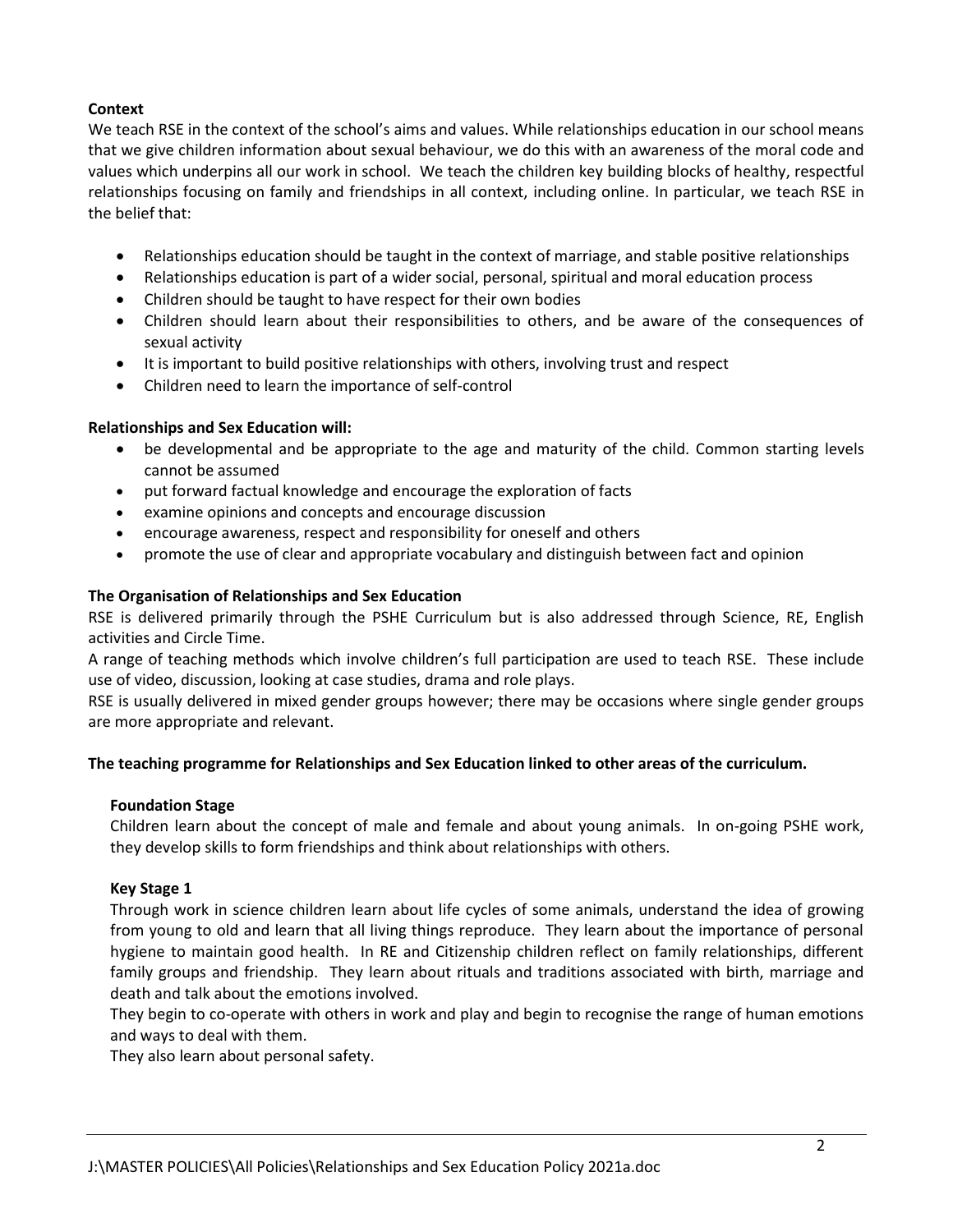#### **Key Stage 2**

In science, children build on their knowledge of life cycles and learn about the basic biology of human reproduction.

Children are taught about the physical, emotional and social changes at puberty, which include personal hygiene. In RE and Citizenship, they continue to develop an understanding of relationships within a family, between friends and the community and that there are different patterns of friendship. They will develop skills needed to form relationships and to respect other people's emotions and feelings. They will consider how to make simple choices and exercise some basic techniques for resisting pressures.

Relationships and Sex education focuses on the development of skills and attitudes not just the acquisition of knowledge.

# **SEN/D**

Teaching and resources are differentiated as appropriate to address the needs of all children in order for them to have full access to the content of relationships and sex education.

#### **The role of parents**

We wish to build a positive and supporting relationship with the parents of children at our school through mutual understanding, trust and co-operation.

In promoting this objective we:

- Inform parents about the school's Relationships and Sex Education policy and practice
- Answer any questions that parents may have about the relationships education of their child
- Take seriously any issue that parents raise with teachers or governors about this policy or the arrangements for relationships education in the school

Parents do not have the right to withdraw their children from relationships education; however, parents have the right to withdraw their child from sex education lessons beyond the national curriculum that we teach in our school. If a parent wishes their child to be withdrawn from sex education lessons, they should discuss this with the Headteacher, and make it clear which aspects of the programme they do not wish their child to participate in. The school always complies with the wishes of parents in this regard.

## **The role of other members of the community**

We encourage other members of the community to work with us to provide advice and support to the children with regard to health education. In particular, members of the Local Health Authority, such as the school nurse and other health professionals, can give us valuable support with our relationships and sex education programme.

## **Confidentiality/ Safeguarding**

Teachers lead RSE lessons in a sensitive manner and in confidence. However, if a teacher or additional adult has concerns regarding a child's safety these will be addressed in line with the Safeguarding Policy.

#### **Monitoring and Evaluation**

Monitoring is the responsibility of the Headteacher, named governor and teacher with responsibility for relationships and sex education.

The school will assess the effectiveness of the aims, content and methods in promoting students' learning by lesson observation, sampling teachers planning, questionnaires to teachers and children and feedback from parents.